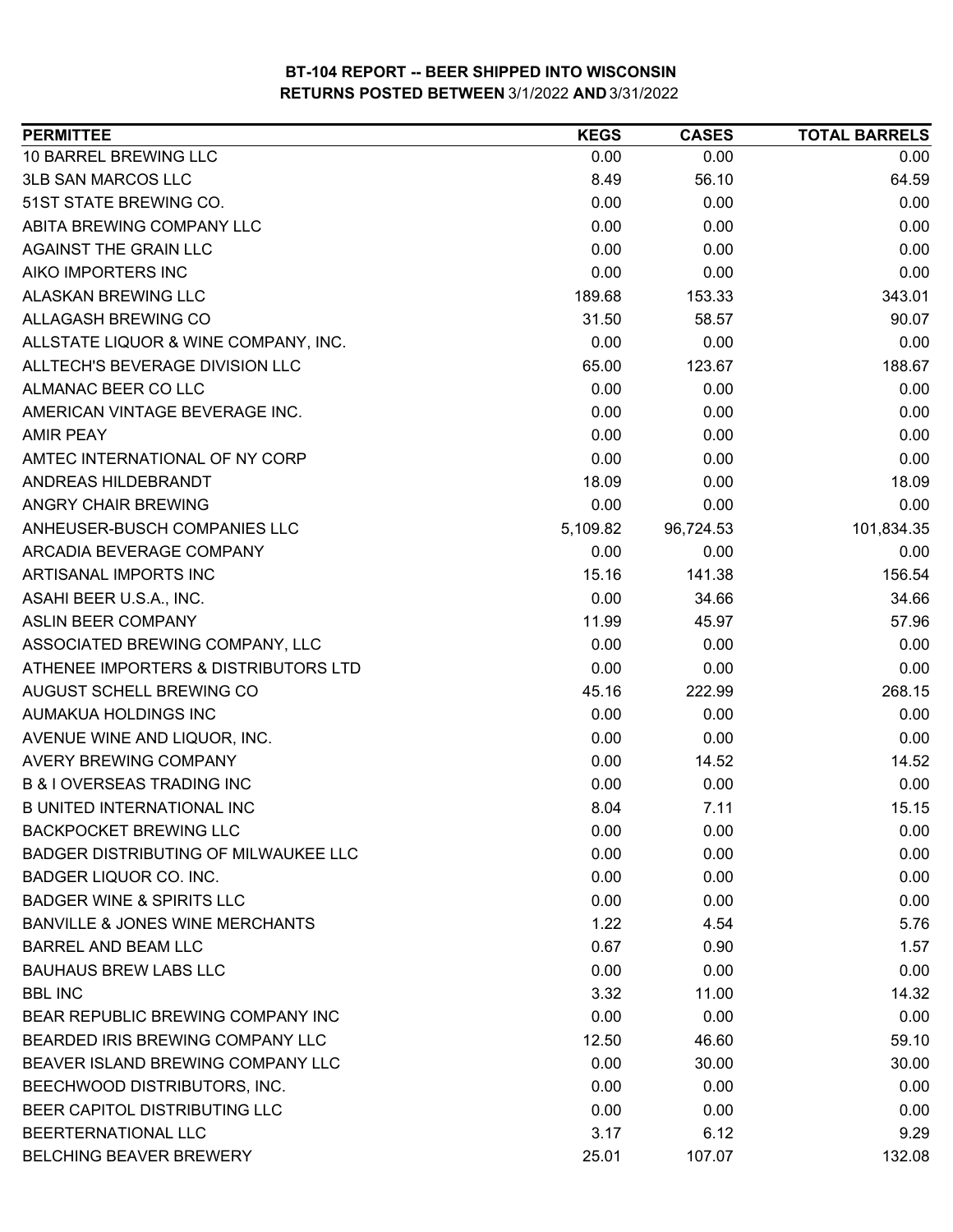| <b>PERMITTEE</b>                         | <b>KEGS</b> | <b>CASES</b> | <b>TOTAL BARRELS</b> |
|------------------------------------------|-------------|--------------|----------------------|
| <b>BELLS BREWERY INC</b>                 | 71.00       | 428.45       | 499.45               |
| BENT PADDLE BREWING COMPANY              | 21.16       | 35.06        | 56.22                |
| BERNICK'S PEPSI-COLA OF DRESSER, INC.    | 0.00        | 0.00         | 0.00                 |
| BEVERAGE INNOVATION CORP                 | 0.00        | 0.00         | 0.00                 |
| <b>BIG SKY BREWING CO</b>                | 8.00        | 10.16        | 18.16                |
| BILL'S DISTRIBUTING, LTD.                | 0.00        | 0.00         | 0.00                 |
| <b>BINDING BRAUEREI USA INC</b>          | 0.00        | 42.27        | 42.27                |
| <b>BLACKROCKS BREWERY LLC</b>            | 4.00        | 24.00        | 28.00                |
| BLUE POINT BREWING COMPANY INC           | 0.00        | 0.00         | 0.00                 |
| <b>BLUME BRAUHAUS LLC</b>                | 0.75        | 0.00         | 0.75                 |
| <b>BOSTON BEER CORPORATION</b>           | 260.17      | 8,560.80     | 8,820.97             |
| BRASS FOUNDRY BREWING CO.                | 0.00        | 0.00         | 0.00                 |
| BRAU BROTHERS BREWING COMPANY, LLC       | 0.00        | 0.00         | 0.00                 |
| BREAKTHRU BEVERAGE GROUP, LLC            | 0.00        | 0.00         | 0.00                 |
| BREAKTHRU BEVERAGE GROUP, LLC            | 0.00        | 0.00         | 0.00                 |
| BRECKENRIDGE BREWERY LLC                 | 0.00        | 0.00         | 0.00                 |
| BREWDOG BREWING COMPANY LLC              | 3.33        | 4.35         | 7.68                 |
| <b>BRIAN EWING</b>                       | 2.82        | 7.25         | 10.07                |
| BROWN-FORMAN CORPORATION                 | 0.00        | 3,384.39     | 3,384.39             |
| C.J.W., INC.                             | 0.00        | 0.00         | 0.00                 |
| <b>CAIMAN HOLDCO LLC</b>                 | 0.00        | 0.00         | 0.00                 |
| CANAL STREET BREWING CO LLC              | 72.00       | 470.13       | 542.13               |
| CANARCHY CRAFT BREWERY COLLECTIVE LLC    | 21.67       | 144.57       | 166.24               |
| CAPITOL-HUSTING COMPANY, INC.            | 0.00        | 0.00         | 0.00                 |
| <b>CARIBBEAN DISTILLERS LLC</b>          | 46.02       | 0.00         | 46.02                |
| CARRIAGE HOUSE IMPORTS, LTD.             | 0.00        | 192.40       | 192.40               |
| CASCADE BREWING COMPANY LLC              | 0.00        | 0.00         | 0.00                 |
| CENTRAL BEER IMPORT & EXPORT INC         | 0.00        | 0.00         | 0.00                 |
| <b>CHAD YAKOBSON</b>                     | 0.00        | 0.00         | 0.00                 |
| CHAS. A. BERNICK, INCORPORATED           | 0.00        | 0.00         | 0.00                 |
| <b>CHATHAM IMPORTS INC</b>               | 0.00        | 0.00         | 0.00                 |
| <b>CHRIS MICHNER</b>                     | 0.00        | 0.00         | 0.00                 |
| <b>CHRISTOPHER BETTS</b>                 | 0.00        | 0.00         | 0.00                 |
| <b>COMPASS SPIRITS &amp; WINES, INC.</b> | 0.00        | 0.00         | 0.00                 |
| CORONADO BREWING COMPANY INC             | 0.00        | 0.00         | 0.00                 |
| CRAFT BREW ALLIANCE INC                  | 0.00        | 0.00         | 0.00                 |
| <b>CRAFT REVOLUTION LLC</b>              | 5.00        | 29.77        | 34.77                |
| <b>CRAFT REVOLUTION LLC</b>              | 0.00        | 15.12        | 15.12                |
| <b>CROOK &amp; MARKER LLC</b>            | 0.00        | 21.70        | 21.70                |
| <b>CROWN IMPORTS LLC</b>                 | 526.58      | 13,412.45    | 13,939.03            |
| CRYSTAL LAKE BEER COMPANY                | 0.00        | 0.00         | 0.00                 |
| <b>CUSTOM CALIFORNIA CRAFT BEER LLC</b>  | 0.00        | 0.00         | 0.00                 |
| D&V INTERNATIONAL INC                    | 0.00        | 0.00         | 0.00                 |
| <b>DANNY RAKOVIC</b>                     | 0.00        | 0.00         | 0.00                 |
| DAVID N RAYNE                            | 0.00        | 0.00         | 0.00                 |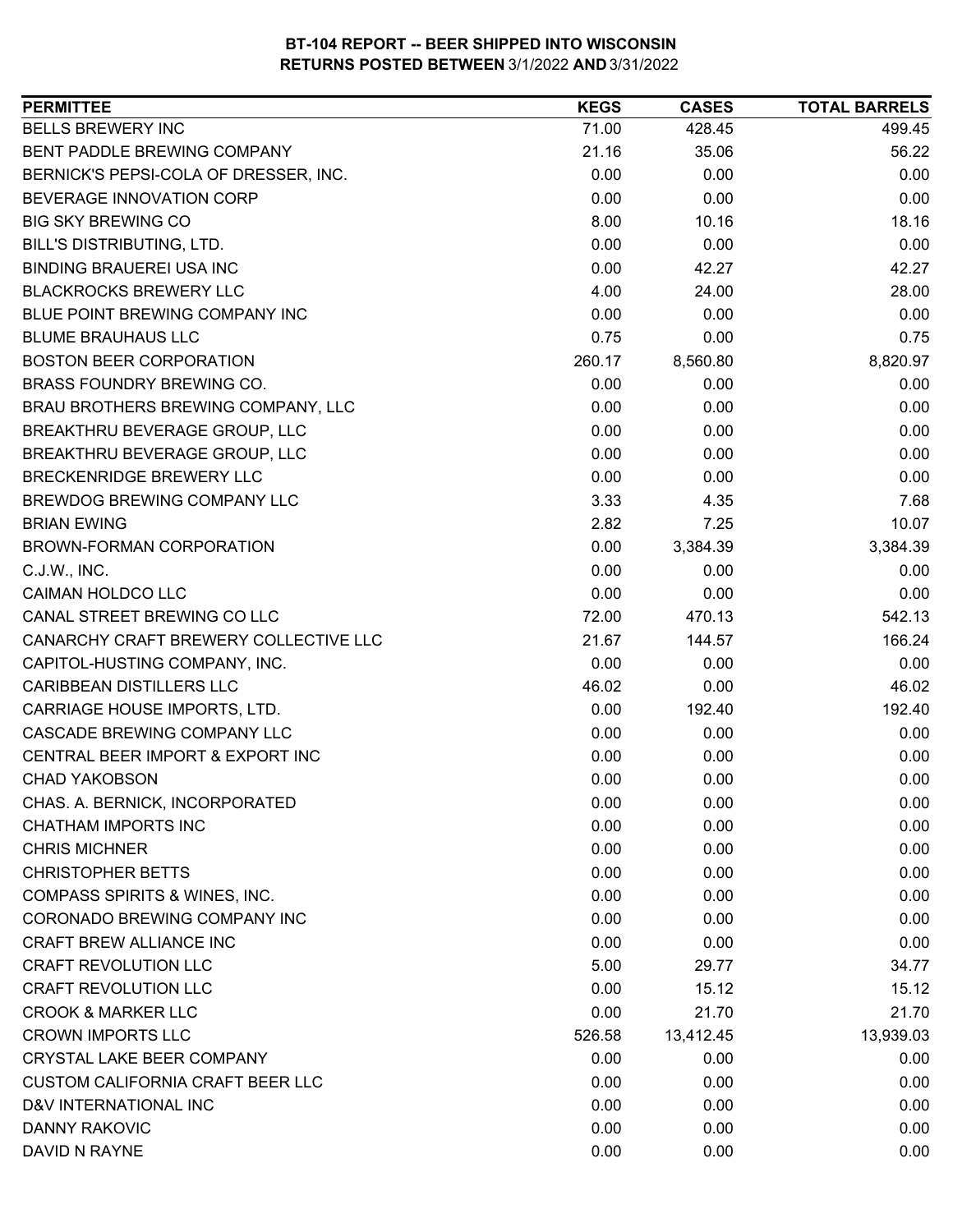| <b>PERMITTEE</b>                           | <b>KEGS</b> | <b>CASES</b> | <b>TOTAL BARRELS</b> |
|--------------------------------------------|-------------|--------------|----------------------|
| DE PERE LIQUOR CO LLC                      | 0.00        | 0.00         | 0.00                 |
| DEAN DISTRIBUTING, INC.                    | 0.00        | 0.00         | 0.00                 |
| DEAN DISTRIBUTING, INC.                    | 0.00        | 0.00         | 0.00                 |
| DESCHUTES BREWERY INC                      | 23.32       | 99.28        | 122.60               |
| <b>DESTIHL HOLDINGS LLC</b>                | 9.50        | 15.48        | 24.98                |
| DIAGEO BEER COMPANY USA                    | 651.08      | 4,850.11     | 5,501.19             |
| DISCOUNT LIQUOR, INC.                      | 0.00        | 0.00         | 0.00                 |
| DOANE DISTRIBUTING, INC.                   | 0.00        | 0.00         | 0.00                 |
| DOGFISH HEAD CRAFT BREWERY LLC             | 32.00       | 137.07       | 169.07               |
| <b>DOYNA LTD</b>                           | 0.00        | 0.00         | 0.00                 |
| DREKKER BREWING COMPANY LLC                | 7.49        | 77.41        | 84.90                |
| DRUMCONRATH BREWING COMPANY LLC            | 0.00        | 0.00         | 0.00                 |
| DUVEL MOORTGAT USA LTD                     | 11.87       | 103.89       | 115.76               |
| DYNAMITE BREWING LLC                       | 2.66        | 20.09        | 22.75                |
| E & J GALLO WINERY                         | 0.00        | 9.12         | 9.12                 |
| EASTERN LIQUORS USA INC                    | 0.00        | 45.00        | 45.00                |
| <b>EASY STEVE LLC</b>                      | 0.00        | 0.67         | 0.67                 |
| EINSTOK BEER COMPANY LP                    | 0.00        | 26.83        | 26.83                |
| EL DORADO BEVERAGE CO                      | 0.00        | 0.00         | 0.00                 |
| EL SEGUNDO BREWING CO LLC                  | 0.00        | 6.77         | 6.77                 |
| ELYSIAN BREWING COMPANY INC                | 0.00        | 0.00         | 0.00                 |
| <b>ENERGY CITY BREWING LLC</b>             | 0.00        | 3.77         | 3.77                 |
| EPIC BREWING COMPANY LLC                   | 0.00        | 0.00         | 0.00                 |
| EPIC BREWING COMPANY LLC                   | 0.00        | 0.00         | 0.00                 |
| <b>EQUILIBRIUM BREWERY LLC</b>             | 1.66        | 7.90         | 9.56                 |
| <b>EURO LIQUOR LLC</b>                     | 0.00        | 0.00         | 0.00                 |
| F&F FINE WINES INTERNATIONAL INC           | 0.00        | 0.40         | 0.40                 |
| FABIANO BROTHERS - WISCONSIN LLC           | 0.00        | 0.00         | 0.00                 |
| FAIR STATE BREWING COOPERATIVE             | 39.17       | 42.94        | 82.11                |
| FINNEGANS BREW CO LLC                      | 21.00       | 7.26         | 28.26                |
| FLANIGAN DISTRIBUTING OF DOOR COUNTY, INC. | 0.00        | 0.00         | 0.00                 |
| <b>FLYING DOG BREWERY LLLP</b>             | 0.00        | 31.35        | 31.35                |
| FOREIGN OBJECTS BEER COMPANY LLC           | 0.00        | 0.00         | 0.00                 |
| FOUR SEASONS BEER DISTRIBUTORS INC         | 0.00        | 0.00         | 0.00                 |
| FRANK BEER DISTRIBUTORS, INC.              | 0.00        | 0.00         | 0.00                 |
| FRANK BEER DISTRIBUTORS, INC.              | 0.00        | 0.00         | 0.00                 |
| FRANK LIQUOR COMPANY, INC.                 | 0.00        | 0.00         | 0.00                 |
| FRANK LIQUORS OF LA CROSSE, INC.           | 0.00        | 0.00         | 0.00                 |
| FRED R KARM JR                             | 0.00        | 0.00         | 0.00                 |
| FRONTERA 900 LLC                           | 0.00        | 0.00         | 0.00                 |
| FULTON STREET BREWERY LLC                  | 0.00        | 0.00         | 0.00                 |
| <b>G &amp; F DISTRIBUTING INC</b>          | 0.00        | 0.00         | 0.00                 |
| <b>G &amp; F DISTRIBUTING INC</b>          | 0.00        | 0.00         | 0.00                 |
| <b>G K SKAGGS INC</b>                      | 63.92       | 0.00         | 63.92                |
| <b>GARY'S CORPORATION OF OAK CREEK</b>     | 0.00        | 0.00         | 0.00                 |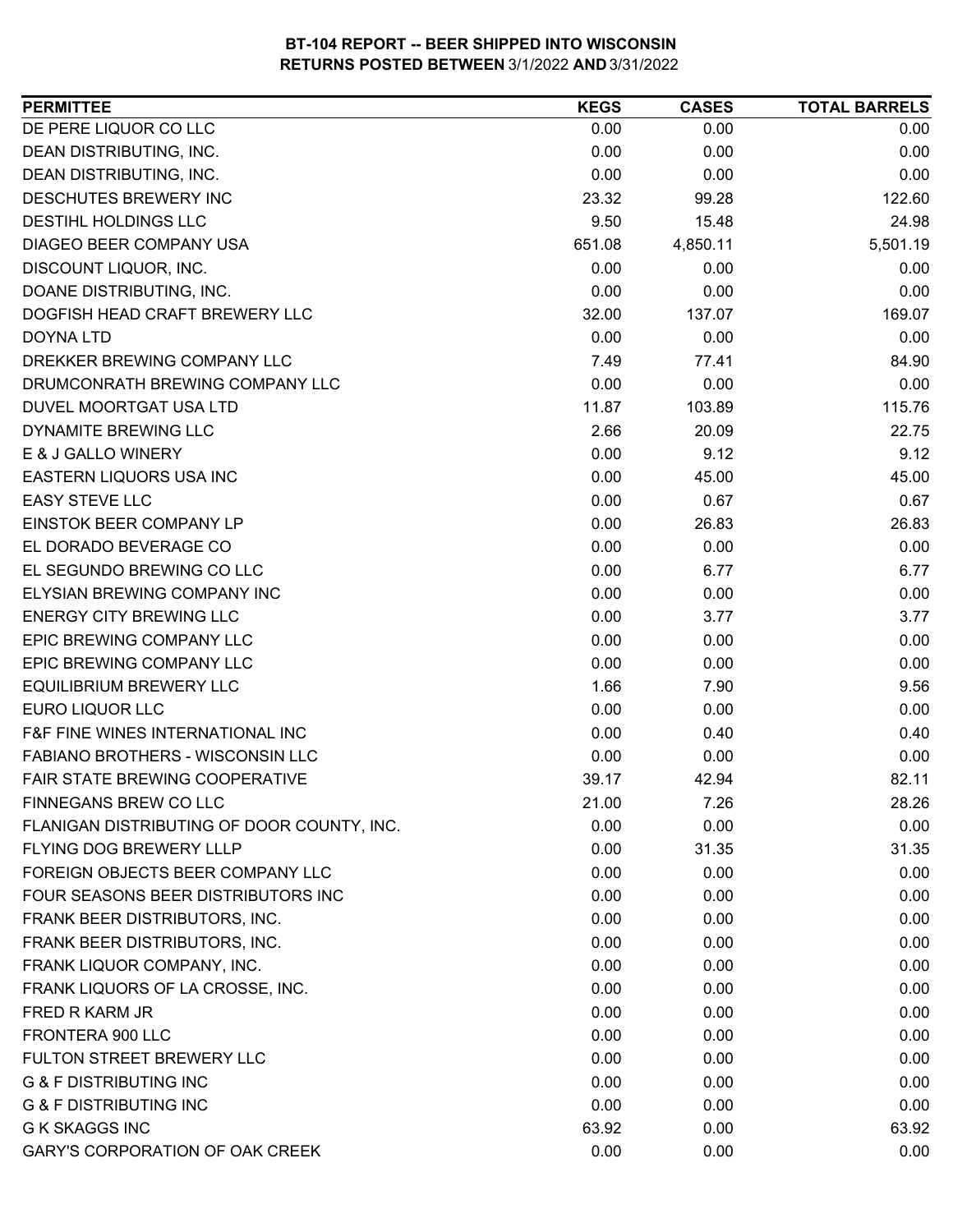| GELOSO BEVERAGE GROUP LLC<br>0.00<br>0.00<br>0.00<br><b>GENERAL BEER DISTRIBUTORS CO.</b><br>0.00<br>0.00<br>0.00<br>GENERAL BEER DISTRIBUTORS CO. - MILWAUKEE<br>0.00<br>0.00<br>0.00<br>0.00<br>0.00<br>0.00<br><b>GENERAL BEER-NORTHEAST INC</b><br>0.00<br>0.00<br>0.00<br>GENERAL BEER-NORTHEAST INC<br>GENERAL BEER-NORTHWEST, INC.<br>0.00<br>0.00<br>0.00<br>0.00<br>0.00<br>0.00<br>GENERAL BEER-NORTHWEST, INC.<br>0.00<br>0.00<br>0.00<br>GENERAL BEER-NORTHWEST, INC.<br>0.00<br>GENERAL BEVERAGE SALES CO.<br>0.00<br>0.00<br>GENERAL BEVERAGE SALES CO. - OSHKOSH<br>0.00<br>0.00<br>0.00<br>GENERAL BEVERAGE SALES CO.-MILWAUKEE<br>0.00<br>0.00<br>0.00<br><b>GENERATIONS BREWING COMPANY LLC</b><br>0.00<br>0.00<br>0.00<br><b>GMB PARTNERS LLC</b><br>23.50<br>75.19<br>98.69<br><b>GO CRAFT BIER, INC</b><br>0.00<br>0.00<br>0.00<br><b>GORDON BIERSCH BREWING COMPANY</b><br>0.00<br>0.00<br>0.00 |
|-----------------------------------------------------------------------------------------------------------------------------------------------------------------------------------------------------------------------------------------------------------------------------------------------------------------------------------------------------------------------------------------------------------------------------------------------------------------------------------------------------------------------------------------------------------------------------------------------------------------------------------------------------------------------------------------------------------------------------------------------------------------------------------------------------------------------------------------------------------------------------------------------------------------------|
|                                                                                                                                                                                                                                                                                                                                                                                                                                                                                                                                                                                                                                                                                                                                                                                                                                                                                                                       |
|                                                                                                                                                                                                                                                                                                                                                                                                                                                                                                                                                                                                                                                                                                                                                                                                                                                                                                                       |
|                                                                                                                                                                                                                                                                                                                                                                                                                                                                                                                                                                                                                                                                                                                                                                                                                                                                                                                       |
|                                                                                                                                                                                                                                                                                                                                                                                                                                                                                                                                                                                                                                                                                                                                                                                                                                                                                                                       |
|                                                                                                                                                                                                                                                                                                                                                                                                                                                                                                                                                                                                                                                                                                                                                                                                                                                                                                                       |
|                                                                                                                                                                                                                                                                                                                                                                                                                                                                                                                                                                                                                                                                                                                                                                                                                                                                                                                       |
|                                                                                                                                                                                                                                                                                                                                                                                                                                                                                                                                                                                                                                                                                                                                                                                                                                                                                                                       |
|                                                                                                                                                                                                                                                                                                                                                                                                                                                                                                                                                                                                                                                                                                                                                                                                                                                                                                                       |
|                                                                                                                                                                                                                                                                                                                                                                                                                                                                                                                                                                                                                                                                                                                                                                                                                                                                                                                       |
|                                                                                                                                                                                                                                                                                                                                                                                                                                                                                                                                                                                                                                                                                                                                                                                                                                                                                                                       |
|                                                                                                                                                                                                                                                                                                                                                                                                                                                                                                                                                                                                                                                                                                                                                                                                                                                                                                                       |
|                                                                                                                                                                                                                                                                                                                                                                                                                                                                                                                                                                                                                                                                                                                                                                                                                                                                                                                       |
|                                                                                                                                                                                                                                                                                                                                                                                                                                                                                                                                                                                                                                                                                                                                                                                                                                                                                                                       |
|                                                                                                                                                                                                                                                                                                                                                                                                                                                                                                                                                                                                                                                                                                                                                                                                                                                                                                                       |
|                                                                                                                                                                                                                                                                                                                                                                                                                                                                                                                                                                                                                                                                                                                                                                                                                                                                                                                       |
| <b>GRAYSCALE BREWING LLC</b><br>1.66<br>7.10<br>5.44                                                                                                                                                                                                                                                                                                                                                                                                                                                                                                                                                                                                                                                                                                                                                                                                                                                                  |
| 0.00<br>0.00<br><b>GREAT CENTRAL BREWING LLC</b><br>0.00                                                                                                                                                                                                                                                                                                                                                                                                                                                                                                                                                                                                                                                                                                                                                                                                                                                              |
| <b>GREEN BENCH BREWING CO LLC</b><br>0.00<br>0.00<br>0.00                                                                                                                                                                                                                                                                                                                                                                                                                                                                                                                                                                                                                                                                                                                                                                                                                                                             |
| HARPOON DISTRIBUTING COMPANY<br>0.50<br>43.56<br>43.06                                                                                                                                                                                                                                                                                                                                                                                                                                                                                                                                                                                                                                                                                                                                                                                                                                                                |
| 0.00<br>0.00<br><b>HEAVY RIFF BREWING COMPANY LLC</b><br>0.00                                                                                                                                                                                                                                                                                                                                                                                                                                                                                                                                                                                                                                                                                                                                                                                                                                                         |
| 61.13<br>4,115.25<br>4,176.38<br>HEINEKEN USA INCORPORATED                                                                                                                                                                                                                                                                                                                                                                                                                                                                                                                                                                                                                                                                                                                                                                                                                                                            |
| <b>HIDDEN SPRINGS ALE WORKS</b><br>0.00<br>0.00<br>0.00                                                                                                                                                                                                                                                                                                                                                                                                                                                                                                                                                                                                                                                                                                                                                                                                                                                               |
| HOFBRAUHAUS OF AMERICA, LLC<br>0.00<br>0.00<br>0.00                                                                                                                                                                                                                                                                                                                                                                                                                                                                                                                                                                                                                                                                                                                                                                                                                                                                   |
| <b>HOLZLAGER BREWING LLC</b><br>11.14<br>7.19<br>3.95                                                                                                                                                                                                                                                                                                                                                                                                                                                                                                                                                                                                                                                                                                                                                                                                                                                                 |
| HOP BUTCHER FOR THE WORLD LLC<br>1.02<br>17.94<br>16.92                                                                                                                                                                                                                                                                                                                                                                                                                                                                                                                                                                                                                                                                                                                                                                                                                                                               |
| HUDSON VALLEY BEVERAGE CO., INC<br>7.33<br>11.61<br>18.94                                                                                                                                                                                                                                                                                                                                                                                                                                                                                                                                                                                                                                                                                                                                                                                                                                                             |
| ILLUMINATED BREW WORKS LLC<br>0.00<br>0.00<br>0.00                                                                                                                                                                                                                                                                                                                                                                                                                                                                                                                                                                                                                                                                                                                                                                                                                                                                    |
| <b>ILLYRIAN IMPORT INC</b><br>0.00<br>0.00<br>0.00                                                                                                                                                                                                                                                                                                                                                                                                                                                                                                                                                                                                                                                                                                                                                                                                                                                                    |
| INDEED BREWING COMPANY LLC<br>0.00<br>0.00<br>0.00                                                                                                                                                                                                                                                                                                                                                                                                                                                                                                                                                                                                                                                                                                                                                                                                                                                                    |
| INDIAN PEAKS BREWING COMPANY<br>19.34<br>86.91<br>106.25                                                                                                                                                                                                                                                                                                                                                                                                                                                                                                                                                                                                                                                                                                                                                                                                                                                              |
| INTERNATIONAL DISTILLERS & VINTERS LTD<br>0.00<br>0.00<br>0.00                                                                                                                                                                                                                                                                                                                                                                                                                                                                                                                                                                                                                                                                                                                                                                                                                                                        |
| <b>INTERTRADE USA COMPANY</b><br>0.00<br>0.00<br>0.00                                                                                                                                                                                                                                                                                                                                                                                                                                                                                                                                                                                                                                                                                                                                                                                                                                                                 |
| <b>IOWA BREWING COMPANY LLC</b><br>0.00<br>0.00<br>0.00                                                                                                                                                                                                                                                                                                                                                                                                                                                                                                                                                                                                                                                                                                                                                                                                                                                               |
| <b>IRON HORSE BEVERAGE LLC</b><br>0.00<br>0.00<br>0.00                                                                                                                                                                                                                                                                                                                                                                                                                                                                                                                                                                                                                                                                                                                                                                                                                                                                |
| <b>ITCHEE'S WASHTUB LLC</b><br>0.00<br>0.00<br>0.00                                                                                                                                                                                                                                                                                                                                                                                                                                                                                                                                                                                                                                                                                                                                                                                                                                                                   |
| <b>JAW PROPERTIES LLC</b><br>0.00<br>0.00<br>0.00                                                                                                                                                                                                                                                                                                                                                                                                                                                                                                                                                                                                                                                                                                                                                                                                                                                                     |
| <b>JBR BREWING LLC</b><br>0.00<br>0.00<br>0.00                                                                                                                                                                                                                                                                                                                                                                                                                                                                                                                                                                                                                                                                                                                                                                                                                                                                        |
| <b>JDZ INC</b><br>3.50<br>12.77<br>16.27                                                                                                                                                                                                                                                                                                                                                                                                                                                                                                                                                                                                                                                                                                                                                                                                                                                                              |
| 0.00<br>0.00<br>JESTER KING CRAFT BREWERY, LLC<br>0.00                                                                                                                                                                                                                                                                                                                                                                                                                                                                                                                                                                                                                                                                                                                                                                                                                                                                |
| <b>JOHN J COLLETTI</b><br>0.00<br>0.00<br>0.00                                                                                                                                                                                                                                                                                                                                                                                                                                                                                                                                                                                                                                                                                                                                                                                                                                                                        |
| 0.00<br>JOHNSON BROTHERS OF WISCONSIN, INC.<br>0.00<br>0.00                                                                                                                                                                                                                                                                                                                                                                                                                                                                                                                                                                                                                                                                                                                                                                                                                                                           |
| 313.15<br><b>JOSHUA DETH</b><br>53.01<br>260.14                                                                                                                                                                                                                                                                                                                                                                                                                                                                                                                                                                                                                                                                                                                                                                                                                                                                       |
| <b>JUNESHINE INC</b><br>0.00<br>0.00<br>0.00                                                                                                                                                                                                                                                                                                                                                                                                                                                                                                                                                                                                                                                                                                                                                                                                                                                                          |
| <b>JUSTIN STRAYER</b><br>0.00<br>0.00<br>0.00                                                                                                                                                                                                                                                                                                                                                                                                                                                                                                                                                                                                                                                                                                                                                                                                                                                                         |
| <b>KASTEEL USA</b><br>0.00<br>0.00<br>0.00                                                                                                                                                                                                                                                                                                                                                                                                                                                                                                                                                                                                                                                                                                                                                                                                                                                                            |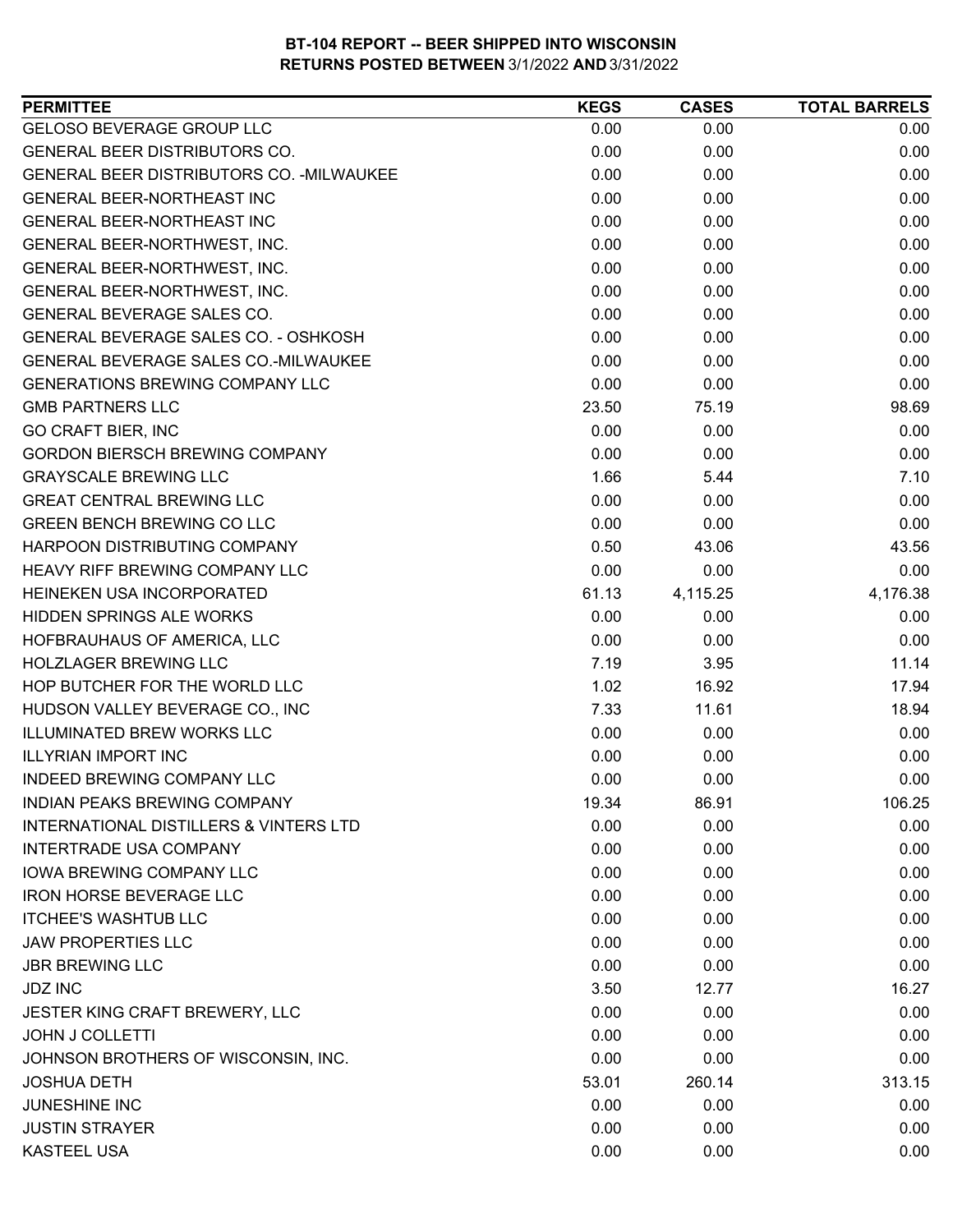| <b>PERMITTEE</b>                      | <b>KEGS</b> | <b>CASES</b> | <b>TOTAL BARRELS</b> |
|---------------------------------------|-------------|--------------|----------------------|
| KAY BEER DISTRIBUTING, INC.           | 0.00        | 0.00         | 0.00                 |
| KEWEENAW BREWING CO LLC               | 64.50       | 36.87        | 101.37               |
| KINGS AND CONVICTS BP LLC             | 0.00        | 0.00         | 0.00                 |
| KOJIMA & INTERNATIONAL ASSOCIATES INC | 0.00        | 0.00         | 0.00                 |
| KREBS BREWING CO., INC.               | 4.17        | 9.07         | 13.24                |
| <b>KRISTOFFER R RUSCH</b>             | 0.00        | 0.00         | 0.00                 |
| <b>KROMBACHER USA LLC</b>             | 0.00        | 0.00         | 0.00                 |
| KUHNHENN BREWING CO LLC               | 0.00        | 0.00         | 0.00                 |
| LA CROSSE BEVERAGE LLC                | 0.00        | 0.00         | 0.00                 |
| LABATT USA OPERATING CO LLC           | 8.00        | 1,604.22     | 1,612.22             |
| <b>LAGUNITAS BREWING CO</b>           | 80.00       | 436.49       | 516.49               |
| LAKE OF THE WOODS BREWING CO          | 0.00        | 0.97         | 0.97                 |
| LARRY'S DISTRIBUTING CO., INC.        | 0.00        | 0.00         | 0.00                 |
| LEE BEVERAGE OF WISCONSIN LLC         | 0.00        | 0.00         | 0.00                 |
| LEE BEVERAGE OF WISCONSIN LLC         | 0.00        | 0.00         | 0.00                 |
| LEE BEVERAGE OF WISCONSIN LLC         | 0.00        | 0.00         | 0.00                 |
| LENA BEVERAGE COMPANY                 | 0.67        | 0.00         | 0.67                 |
| LIFT BRIDGE BREWING TECHNOLOGIES LLC  | 37.84       | 73.60        | 111.44               |
| LIL BEAVER BREWERY LLC                | 2.66        | 11.82        | 14.48                |
| LISTERMANN MFG CO. INC.               | 0.00        | 0.00         | 0.00                 |
| LOGSDON FARMHOUSE ALES LLC            | 1.36        | 4.26         | 5.62                 |
| <b>LONGSTOCK III LLC</b>              | 0.00        | 0.00         | 0.00                 |
| LOUIS GLUNZ BEER INC                  | 8.53        | 24.96        | 33.49                |
| <b>LUPULIN BREWING LLC</b>            | 10.15       | 13.64        | 23.79                |
| <b>LYTT LLC</b>                       | 0.00        | 0.00         | 0.00                 |
| MAINE BEER COMPANY, LLC               | 14.67       | 5.21         | 19.88                |
| <b>MANKATO BREWERY LLC</b>            | 0.00        | 0.00         | 0.00                 |
| MARK ANTHONY BRANDS INC.              | 0.00        | 6,379.56     | 6,379.56             |
| MARZ COMMUNITY BREWING CO.            | 0.00        | 0.00         | 0.00                 |
| <b>MATT BREWING CO INC</b>            | 0.00        | 0.00         | 0.00                 |
| MERCENARY BREWERY & DISTILLERY LLC    | 13.00       | 24.98        | 37.98                |
| MERCHANT DU VIN CORPORATION           | 0.00        | 32.82        | 32.82                |
| METROPOLITAN BREWING LLC              | 0.00        | 0.00         | 0.00                 |
| <b>MHW LTD</b>                        | 0.00        | 15.13        | 15.13                |
| MIA BREWERY CO. INC.                  | 3.50        | 1.94         | 5.44                 |
| <b>MICHAEL G ANSAY</b>                | 0.00        | 0.00         | 0.00                 |
| MICHAUD DISTRIBUTING INC              | 0.00        | 0.00         | 0.00                 |
| MIGHTY SWELL COCKTAIL COMPANY LLC     | 0.00        | 150.97       | 150.97               |
| MIKERPHONE BREWING LLC                | 0.00        | 0.00         | 0.00                 |
| MODERN TIMES DRINKS, INC              | 5.00        | 19.10        | 24.10                |
| <b>MODIST BREWING LLC</b>             | 8.00        | 26.53        | 34.53                |
| MOLSON COORS BEVERAGE COMPANY USA LLC | 332.66      | 3,914.62     | 4,247.28             |
| MOLSON COORS BEVERAGE COMPANY USA LLC | 0.00        | 0.00         | 0.00                 |
| <b>MONKLESS BREWING LLC</b>           | 0.00        | 0.00         | 0.00                 |
| MOOSE LAKE BREWING CO., LLC           | 7.22        | 0.00         | 7.22                 |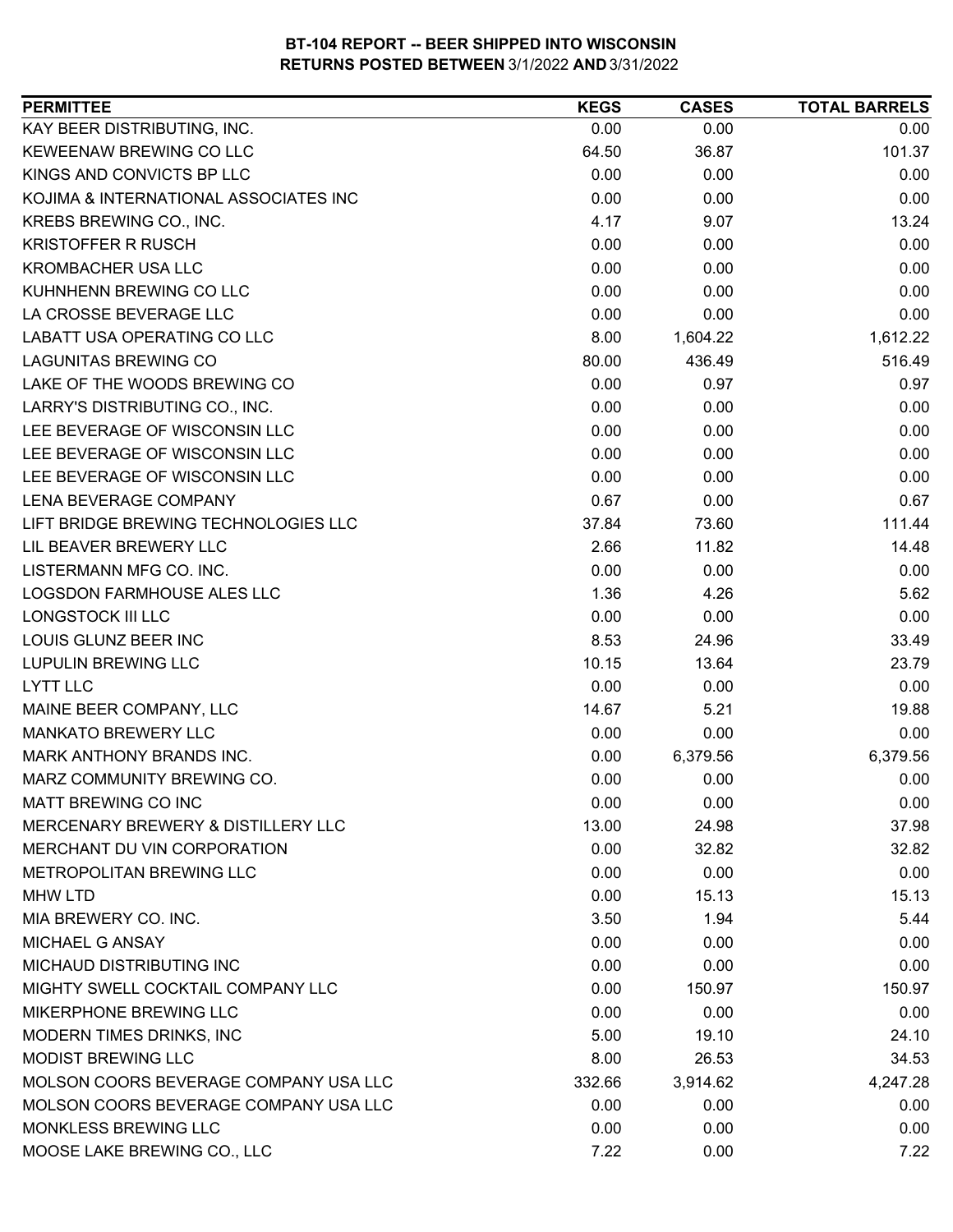| <b>PERMITTEE</b>                     | <b>KEGS</b> | <b>CASES</b> | <b>TOTAL BARRELS</b> |
|--------------------------------------|-------------|--------------|----------------------|
| MOTHER LODE BREWING LLC              | 0.00        | 0.00         | 0.00                 |
| MPL BRANDS NV INC                    | 0.00        | 0.00         | 0.00                 |
| MPL BRANDS NV INC                    | 0.00        | 0.00         | 0.00                 |
| MPL BRANDS NV INC                    | 0.00        | 0.00         | 0.00                 |
| MUTUAL WHOLESALE LIQUOR INC          | 0.00        | 0.00         | 0.00                 |
| NDC SYSTEMS LP                       | 59.25       | 0.00         | 59.25                |
| NEBRASKA BREWING CO INC              | 0.00        | 0.00         | 0.00                 |
| NEW BELGIUM BREWING COMPANY INC      | 172.86      | 1,443.88     | 1,616.74             |
| NEW YORK MUTUAL TRADING CO INC       | 0.00        | 0.00         | 0.00                 |
| NOELKE DISTRIBUTORS, INC.            | 0.00        | 0.00         | 0.00                 |
| NORTH COAST BREWING CO INC           | 0.00        | 0.00         | 0.00                 |
| NORTHERN UNITED BREWING COMPANY, LLC | 0.00        | 0.00         | 0.00                 |
| NOUVEAU VENTURES LLC                 | 0.00        | 0.00         | 0.00                 |
| NUDE BEVERAGES, INC.                 | 0.00        | 7.26         | 7.26                 |
| ODELL BREWING COMPANY                | 8.00        | 88.55        | 96.55                |
| OFF TRAIL COLLECTIVE INC             | 0.67        | 2.90         | 3.57                 |
| OLD NATION BREWING COMPANY LLC       | 7.00        | 47.42        | 54.42                |
| ON TOUR BREWING COMPANY LLC          | 0.00        | 0.00         | 0.00                 |
| ONION PUB & BREWERY INC              | 0.00        | 0.00         | 0.00                 |
| OREGON BREWING COMPANY INC           | 0.00        | 0.00         | 0.00                 |
| OSENA BEVERAGE LLC                   | 0.00        | 0.00         | 0.00                 |
| OTHER HALF BREWING COMPANY, INC      | 6.00        | 31.00        | 37.00                |
| PABST BREWING COMPANY, LLC           | 8.34        | 1,120.96     | 1,129.30             |
| PALS BREWING COMPANY, LLC            | 0.00        | 0.00         | 0.00                 |
| PAMPA BEVERAGES LLC                  | 0.00        | 0.00         | 0.00                 |
| PARK RIDGE DISTRIBUTING, INC.        | 0.00        | 0.00         | 0.00                 |
| PATERNO IMPORTS LTD                  | 0.00        | 0.00         | 0.00                 |
| PAULANER USA LLC                     | 161.05      | 262.80       | 423.85               |
| PEHLER DISTRIBUTING, INC.            | 0.00        | 0.00         | 0.00                 |
| PERENNIAL PARTNERS LLC               | 0.00        | 0.00         | 0.00                 |
| PHASE THREE BREWING COMPANY LLC      | 11.89       | 16.65        | 28.54                |
| PHIL KNUTSEN                         | 0.00        | 0.00         | 0.00                 |
| PHILLIPS WINE COMPANY                | 0.00        | 0.00         | 0.00                 |
| PIPEWORKS PRODUCTION LLC             | 0.00        | 0.00         | 0.00                 |
| PREMIUM BEVERAGES LLC                | 0.00        | 0.00         | 0.00                 |
| PRO-LIQUITECH LLC                    | 0.00        | 0.00         | 0.00                 |
| PROST BREWING COMPANY LLC            | 0.00        | 0.00         | 0.00                 |
| PULPIT ROCK BREWING COMPANY          | 0.00        | 0.48         | 0.48                 |
| <b>QUINN BORCHARDT BREWING LLC</b>   | 0.00        | 0.00         | 0.00                 |
| <b>RAHR &amp; SONS BREWING LP</b>    | 0.00        | 0.00         | 0.00                 |
| RATAS WHOLESALE LIQUOR COMPANY       | 0.00        | 0.00         | 0.00                 |
| <b>REEDS INC</b>                     | 0.00        | 0.00         | 0.00                 |
| <b>REVELATION ALES LLC</b>           | 0.00        | 0.00         | 0.00                 |
| RHINEGEIST, LLC                      | 22.83       | 21.56        | 44.39                |
| ROAK BREWING CO., LLC                | 0.00        | 0.00         | 0.00                 |
|                                      |             |              |                      |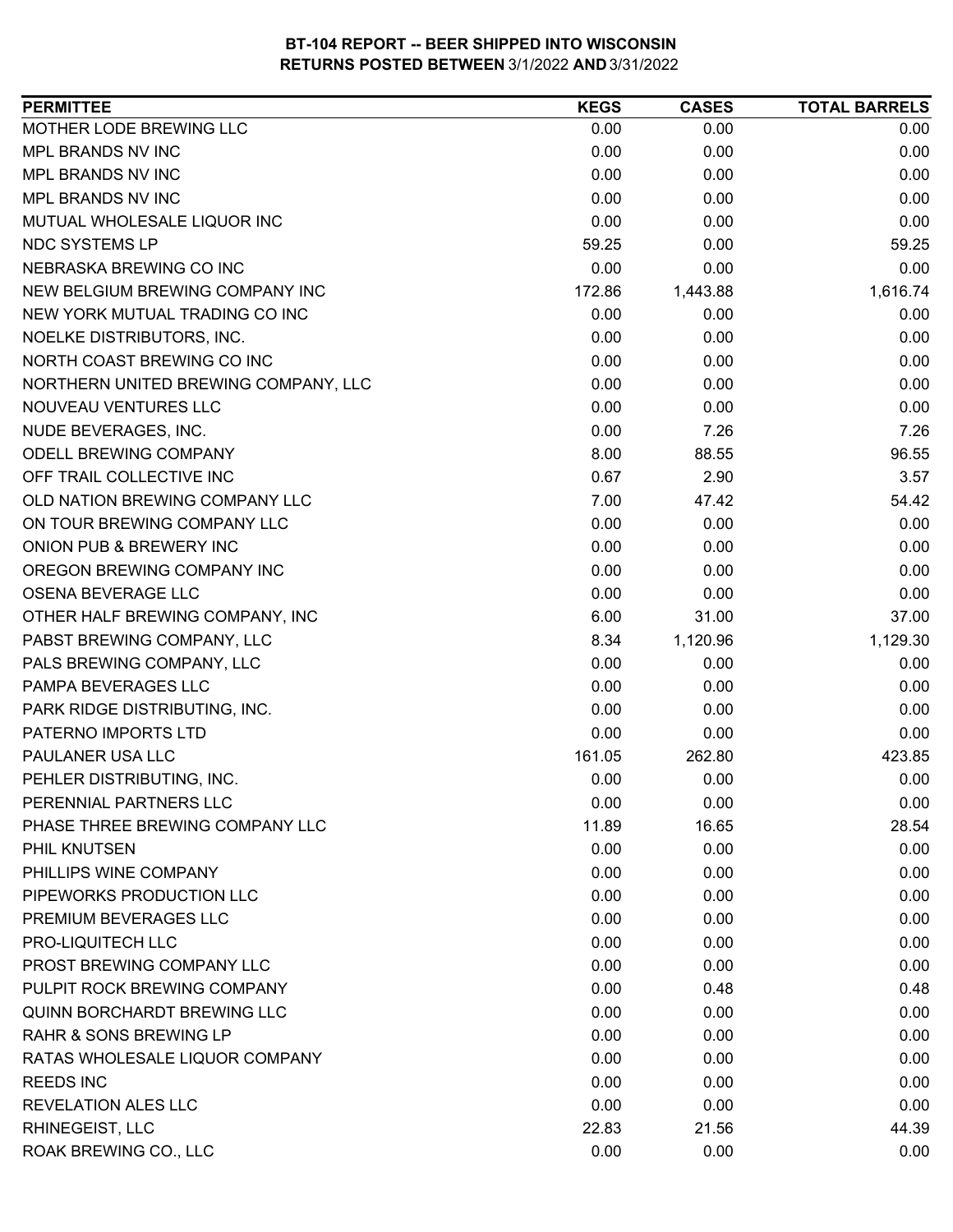| <b>PERMITTEE</b>                        | <b>KEGS</b> | <b>CASES</b> | <b>TOTAL BARRELS</b> |
|-----------------------------------------|-------------|--------------|----------------------|
| S&H INDEPENDENT PREMIUM BRANDS EAST LLC | 1.70        | 0.34         | 2.04                 |
| S. & S. DISTRIBUTING, INC.              | 0.00        | 0.00         | 0.00                 |
| S. & S. DISTRIBUTING, INC.              | 0.00        | 0.00         | 0.00                 |
| SAPPORO USA INC                         | 84.29       | 143.83       | 228.12               |
| SARATOGA LIQUOR CO., INC.               | 0.00        | 0.00         | 0.00                 |
| SAUGATUCK BREWING COMPANY INC           | 10.00       | 22.23        | 32.23                |
| <b>SAZERAC COMPANY INC</b>              | 0.00        | 0.00         | 0.00                 |
| SCHAFER-REICHART SELECTIONS, INC.       | 0.00        | 0.00         | 0.00                 |
| <b>SHORTS BREWING COMPANY</b>           | 0.00        | 0.00         | 0.00                 |
| SIERRA NEVADA BREWING COMPANY           | 44.93       | 491.74       | 536.67               |
| SINGHA NORTH AMERICA INC                | 0.00        | 10.74        | 10.74                |
| SLEEPING GIANT BREWING COMPANY LLC      | 22.46       | 0.00         | 22.46                |
| SOCIABLE CIDER WERKS LLC                | 0.00        | 0.00         | 0.00                 |
| SOLEMN OATH BREWERY LLC                 | 0.00        | 0.00         | 0.00                 |
| SOUTHERN GRIST BREWING COMPANY          | 6.82        | 15.48        | 22.30                |
| SOUTHERN TIER BREWING COMPANY LLC       | 0.00        | 7.48         | 7.48                 |
| SP3 LLC                                 | 0.00        | 0.00         | 0.00                 |
| SPIRAL BREWERY LLC                      | 0.50        | 3.37         | 3.87                 |
| ST KILLIAN IMPORTING CO INC             | 35.79       | 204.25       | 240.04               |
| STANLEY STAWSKI DIST CO INC             | 0.00        | 0.00         | 0.00                 |
| STAR CATCHER BEVERAGE LLC               | 0.00        | 0.00         | 0.00                 |
| <b>STEVE CRIDER</b>                     | 0.00        | 0.00         | 0.00                 |
| STONE BREWING CO LLC                    | 19.34       | 101.42       | 120.76               |
| <b>SUGAR CREEK ACQUISITION LLC</b>      | 0.00        | 0.00         | 0.00                 |
| <b>SUMMIT BREWING COMPANY</b>           | 164.01      | 314.84       | 478.85               |
| SUPERIOR BEVERAGES LLC                  | 0.00        | 0.00         | 0.00                 |
| SURLY BREWING COMPANY                   | 129.00      | 137.41       | 266.41               |
| <b>SURVILLE ENTERPRISES CORP</b>        | 0.00        | 0.00         | 0.00                 |
| SWEETWATER BREWING COMPANY LLC          | 16.83       | 68.88        | 85.71                |
| <b>SYLWESTER KOLAKOWSKI</b>             | 0.00        | 0.00         | 0.00                 |
| TABLEBLUFF BREWING CO INC               | 0.00        | 0.00         | 0.00                 |
| THE BROOKLYN BREWERY CORPORATION        | 4.00        | 8.42         | 12.42                |
| THE BRUERY LLC                          | 0.00        | 0.00         | 0.00                 |
| THE CHURCH STREET BREWING COMPANY LLC   | 0.00        | 0.00         | 0.00                 |
| THE FLORIDA BREWERY, INC.               | 0.00        | 0.00         | 0.00                 |
| THE GAMBRINUS COMPANY                   | 66.00       | 216.58       | 282.58               |
| THE GREAT LAKES BREWING CO              | 31.98       | 86.67        | 118.65               |
| THOMAS A DORAIRAJ                       | 0.00        | 0.00         | 0.00                 |
| THREE FLOYDS BREWING LLC                | 88.84       | 173.48       | 262.32               |
| TIGHTHEAD BREWING COMPANY               | 0.00        | 0.00         | 0.00                 |
| <b>TOPPLING GOLIATH INC</b>             | 113.67      | 330.46       | 444.13               |
| TRIANGLE DISTRIBUTING COMPANY, INC.     | 0.00        | 0.00         | 0.00                 |
| <b>TRIPP BREWERY, LLC</b>               | 0.00        | 0.00         | 0.00                 |
| TROIKA BREWING COMPANY LLC              | 11.67       | 14.03        | 25.70                |
| TWO BROTHERS BREWING COMPANY            | 0.00        | 0.00         | 0.00                 |